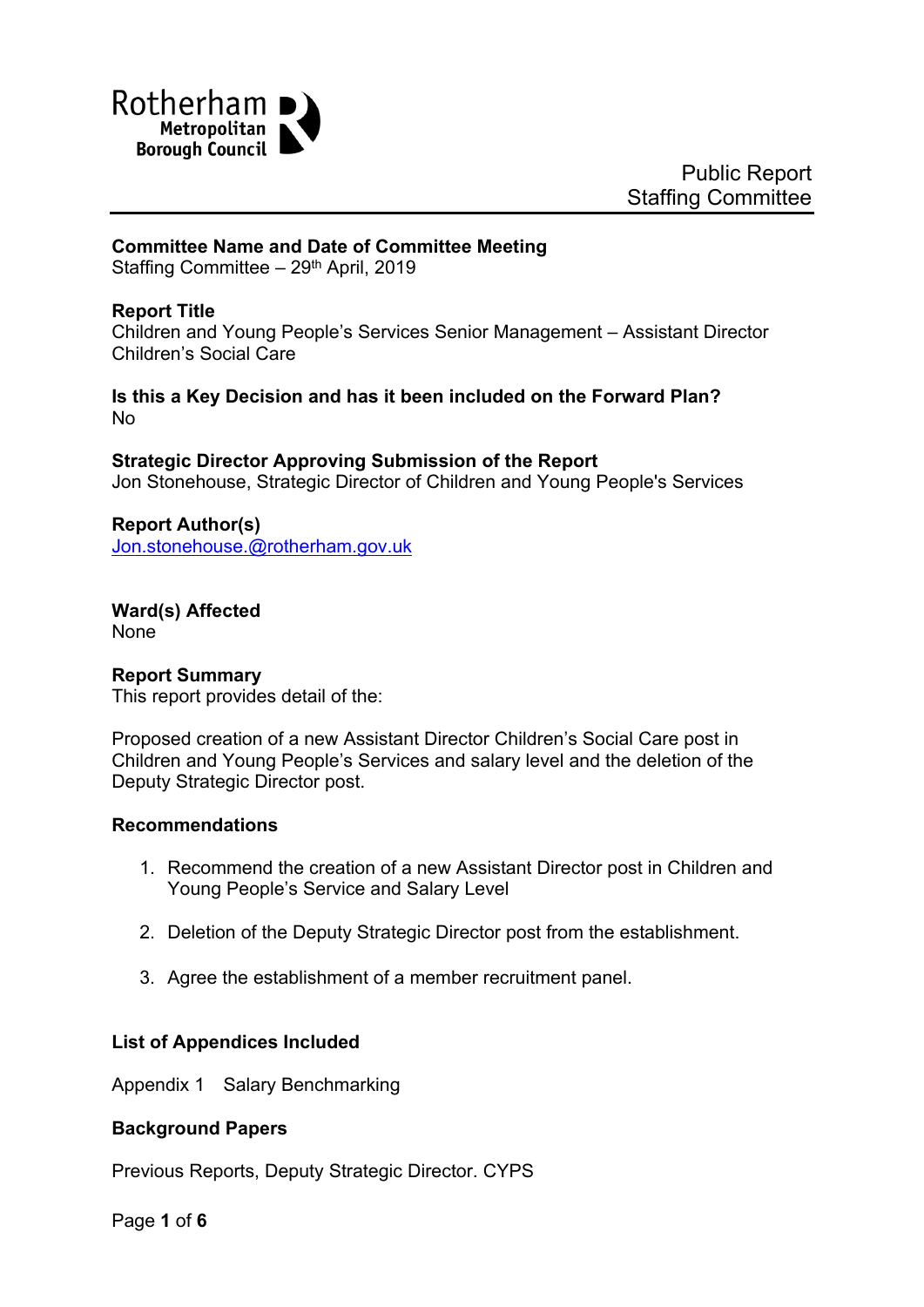**Consideration by any other Council Committee, Scrutiny or Advisory Panel** No

**Council Approval Required** No

**Exempt from the Press and Public** No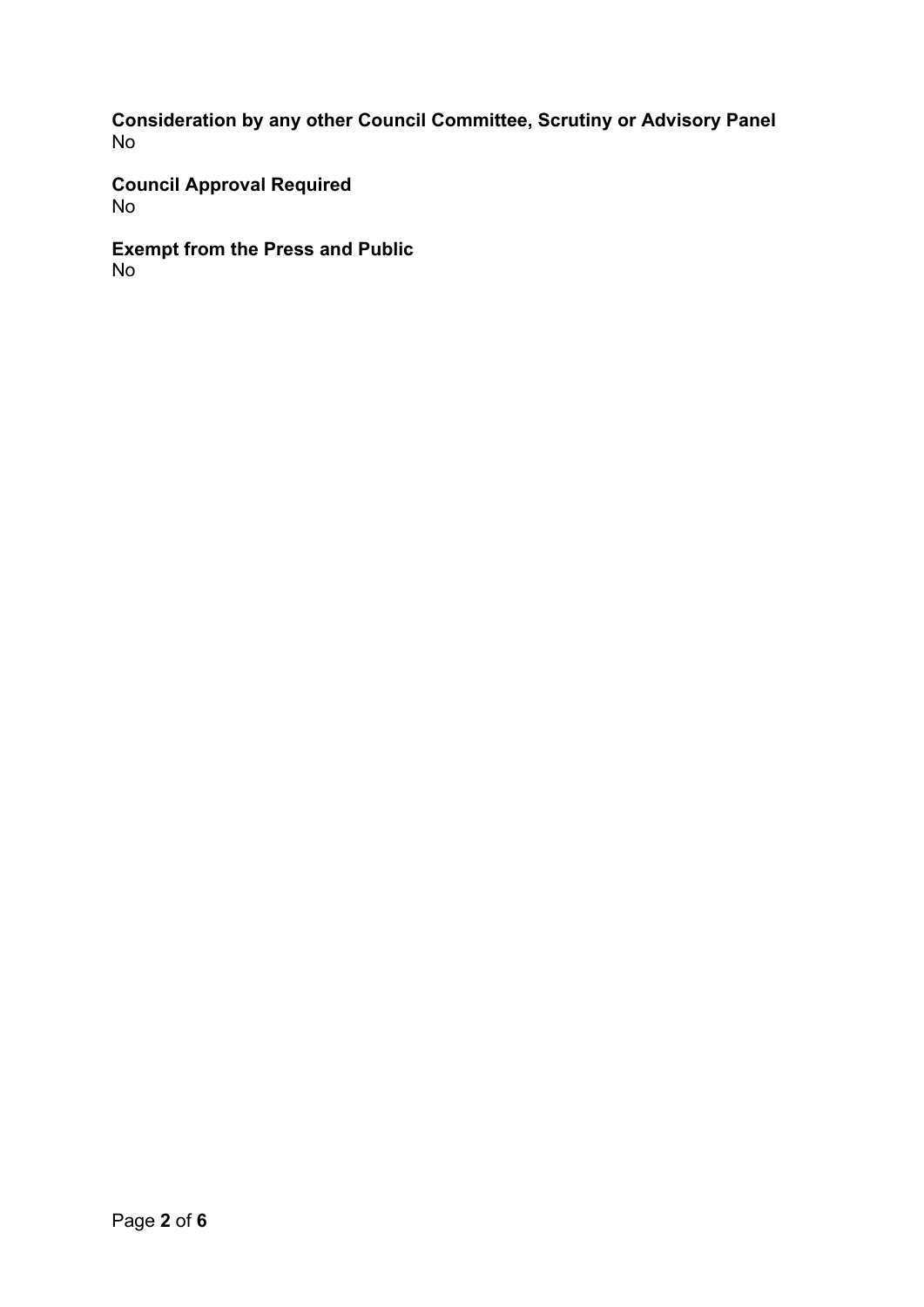Children and Young People's Services Senior Management – Assistant Director Children's Social Care

# **1. Background**

# **Assistant Director Children's Social Care**

- 1.1 A Deputy Strategic Director in CYPS was created as part of the response to intervention. Following the 'good' Ofsted judgement in 2018 and in line with most other Local Authorities it is proposed to delete the Deputy Director post and create an Assistant Director post which will have responsibility for all children's social care functions. These functions include: referral and assessment, child protection, safeguarding, looked after children and leaving care services. The post carries a range of statutory duties in relation to these functions including agency decision maker for fostering and adoption. Deputising for the Strategic Director will be undertaken as required and as appropriate by the Assistant Directors within CYPS.
- 1.2 Recent recruitment activity for senior managers has identified the challenge of recruiting suitably qualified and talented individuals in this specialist and critical area.
- 1.3 The salary proposed is at a level that is competitive with neighbouring Local Authorities and recognises the complexity of the role and of the local context.
- 1.4 Appendix 1 illustrates benchmarking of salaries for appointments in Children's Social Care. In light of salaries currently being offered and in order to attract suitably qualified and experienced candidates it is proposed that a salary level of £96k is offered for the new role. The Deputy Director post to be deleted attracts a basic salary of £125k and therefore this would represent a basic salary saving of £29k at 2019/20 pay levels.

# **2. Key Issues**

2.1 The need to recruit suitably qualified and experienced Assistant Director Children's Social Care is essential for the Council to maintain and continue to develop the quality of services in this critical area

# **3. Options considered and recommended proposal**

3.1 Given the imperative to appoint a suitably skilled and experienced professional it is felt that this proposal is appropriate.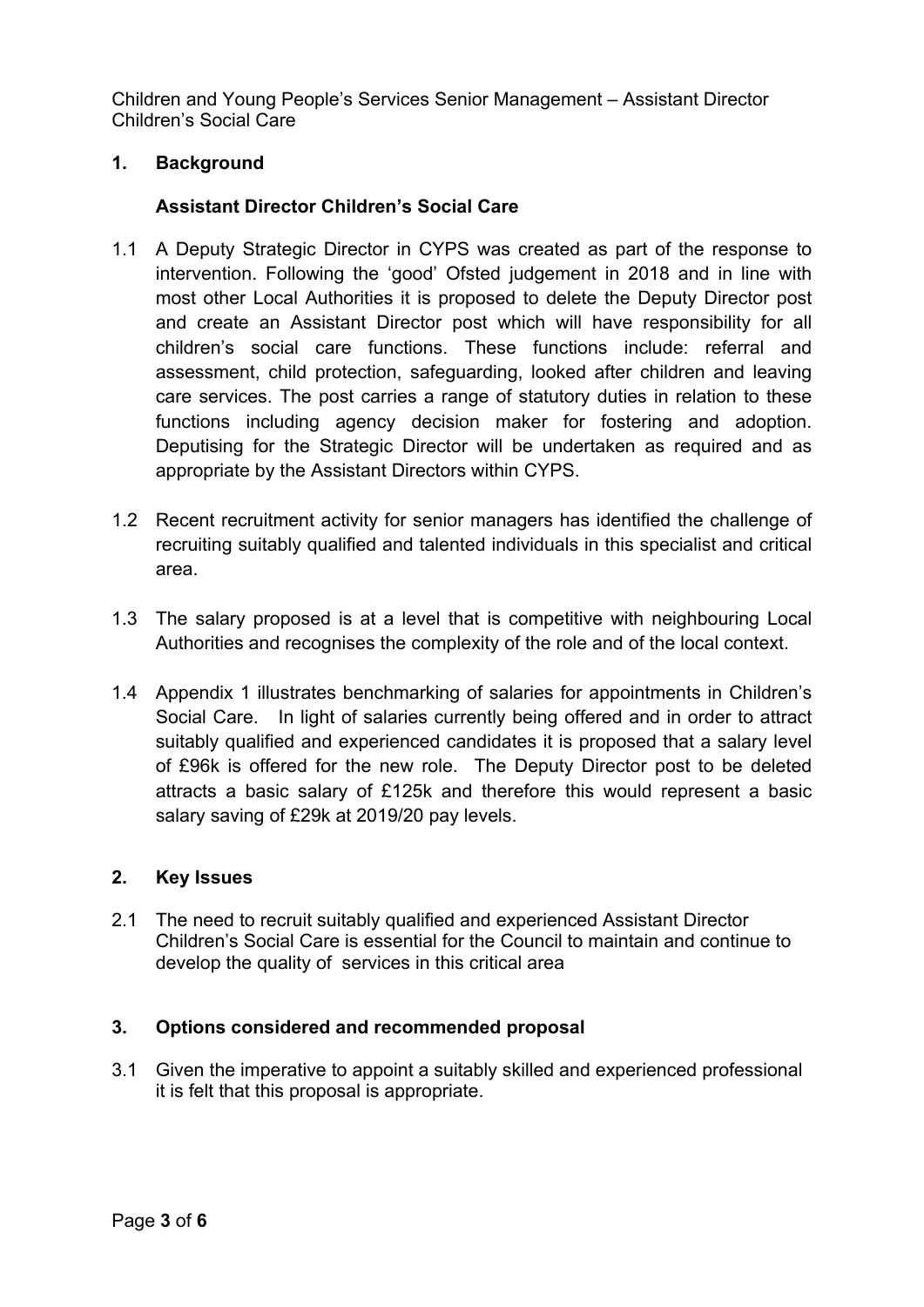# **4. Consultation on proposal**

4.1 Consultation has taken place with the Deputy Leader of the Council and the Chief Executive.

# **5. Timetable and Accountability for Implementing this Decision**

5.1 Recruitment will proceed subject to approval by the staffing committee.

## **6. Financial and Procurement Advice and Implications (to be written by the relevant Head of Finance and the Head of Procurement on behalf of s151 Officer)**

- 6.1 The new Assistant Director post for Children's Social Care will have a salary of £96k, compared to the current Deputy Director post which has a salary of £125k. The salary will be subject to uplift for annual pay award agreements.
- 6.2 The budget saving on the basic salary between the two posts, at 2019/20 pay levels, would therefore be £29k. Taking on-costs for employer's national insurance and superannuation into account, the total cost saving would be £40k.
- 6.3 There are no direct procurement implications associated with this report.

## **7. Legal Advice and Implications (to be written by Legal Officer on behalf of Assistant Director Legal Services)**

7.1 The Council's Pay Policy Statement requires any proposal to pay a salary in excess of £100,000 to be referred to Council for approval. The proposals in this report do not require this referral.

## **8. Human Resources Advice and Implications**

- 8.1 The level of pay needs to take into account the reflecting nature of the work performed in critical areas and attract the most talented and experienced candidates whilst maintaining a competitive salary with neighbouring **Authorities**
- 8.2 Recruitment will be a Member appointment as per RMBC recruitment policies and procedures.

## **9. Implications for Children and Young People and Vulnerable Adults**

9.1 A failure to appoint a suitably qualified and experienced Assistant Director would impact on the Council's key priority of ensuring that every child has the best start in life.

## **10. Equalities and Human Rights Advice and Implications**

#### Page **4** of **6**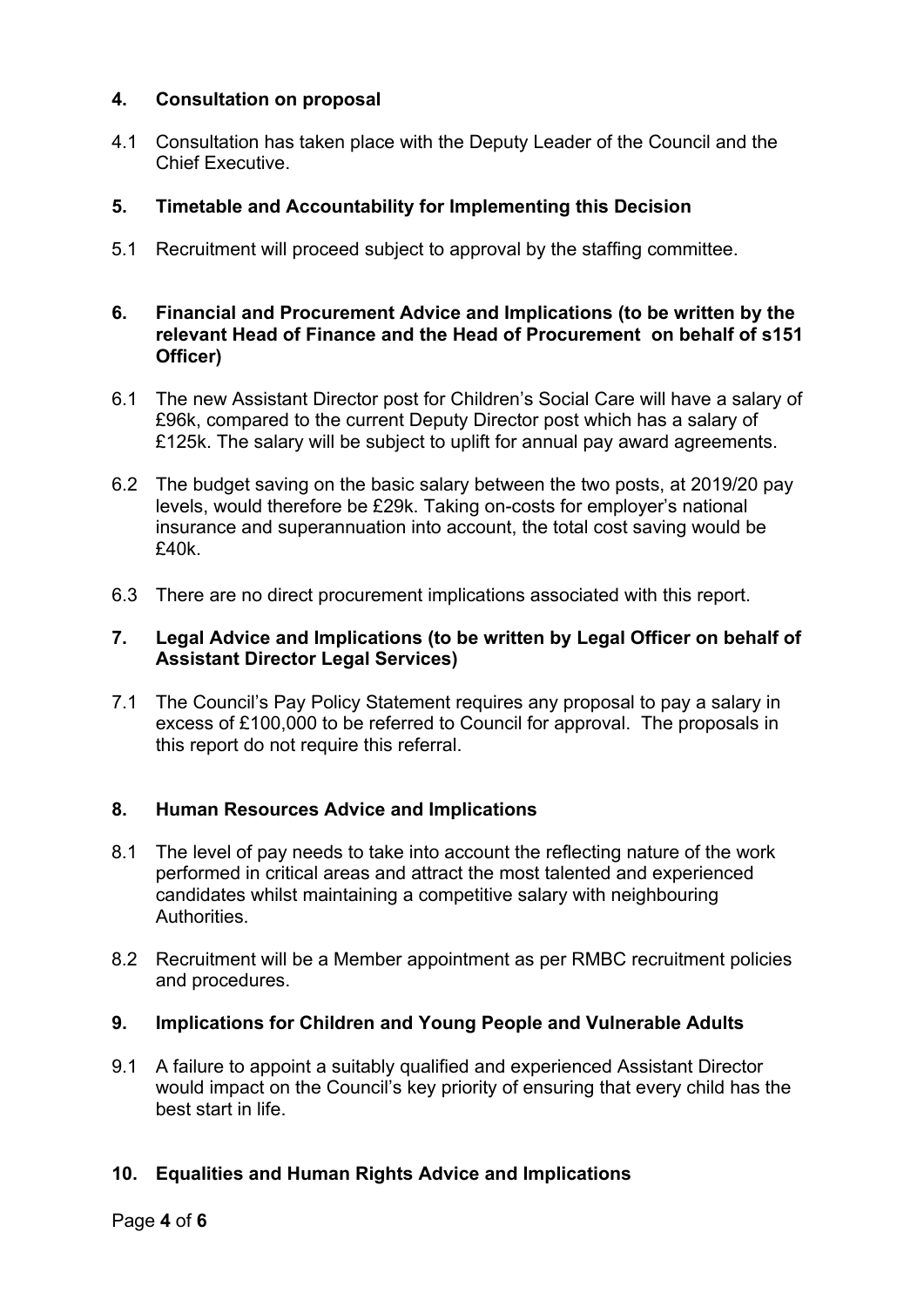10.1 None

## **11. Implications for Partners**

11.1 None

### **12. Risks and Mitigation**

12.1 The challenges faced by Rotherham's Children's Services and the challenging national recruitment climate in respect of senior professionals in this area poses risks in the ability to attract suitably qualified and experienced candidates.

#### **13. Accountable Officer(s)**

Jon Stonehouse, Strategic Director CYPS

Approvals obtained on behalf of:-

|                                             | <b>Named Officer</b> | Date                |
|---------------------------------------------|----------------------|---------------------|
| <b>Chief Executive</b>                      |                      | Click here to enter |
|                                             |                      | a date.             |
| Strategic Director of Finance &             | <b>Judith Badger</b> | 12/04/19            |
| <b>Customer Services</b>                    |                      |                     |
| (S.151 Officer)                             |                      |                     |
| <b>Assistant Director of Legal Services</b> | Named officer        | Click here to enter |
| (Monitoring Officer)                        |                      | a date.             |
| <b>Assistant Director of Human</b>          | Lee Mann             | 01/03/19            |
| Resources (if appropriate)                  |                      |                     |
| <b>Head of Human Resources</b>              | Amy Leech            | 01/03/19            |
| (if appropriate)                            |                      |                     |

*Report Author: [Jon.stonehouse.@rotherham.gov.uk](#page-0-0)* This report is published on the Council's [website.](https://moderngov.rotherham.gov.uk/ieDocHome.aspx?Categories=)